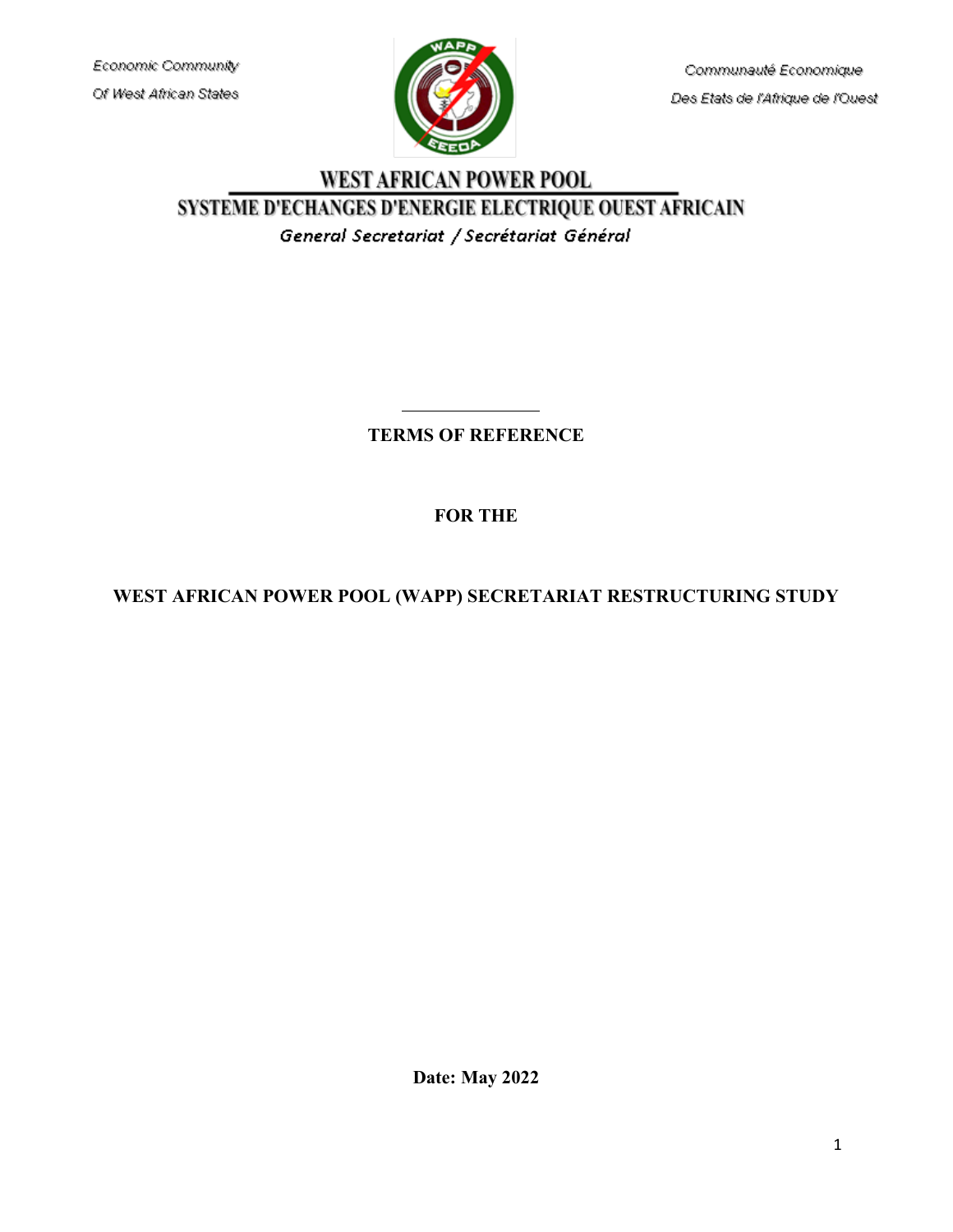# **Table of content**

|       |                                                     | Page |        |
|-------|-----------------------------------------------------|------|--------|
|       | Abbreviations                                       |      | 3      |
| I.    | Background                                          |      | 4      |
| П.    | Objective of Assignment                             |      | 5      |
| Ш.    | Scope of works                                      |      | 5      |
|       | III.1. Task 1: Literature review and Diagnostics    |      | 5      |
|       | III.2. Task 2: WAPP Secretariat Restructuring Study |      | 6      |
| IV.   | <b>Expected outcomes</b>                            |      | 6      |
| V.    | Deliverables                                        |      | $\tau$ |
| VI.   | Meetings                                            |      | 9      |
| VII.  | <b>Reference Documents</b>                          |      | 10     |
| VIII. | Duration of the Assignment                          |      | 10     |
| IX.   | Schedule of expected deliverables                   |      | 10     |
| Х.    | Selection criteria and key staff for the study      |      | 11     |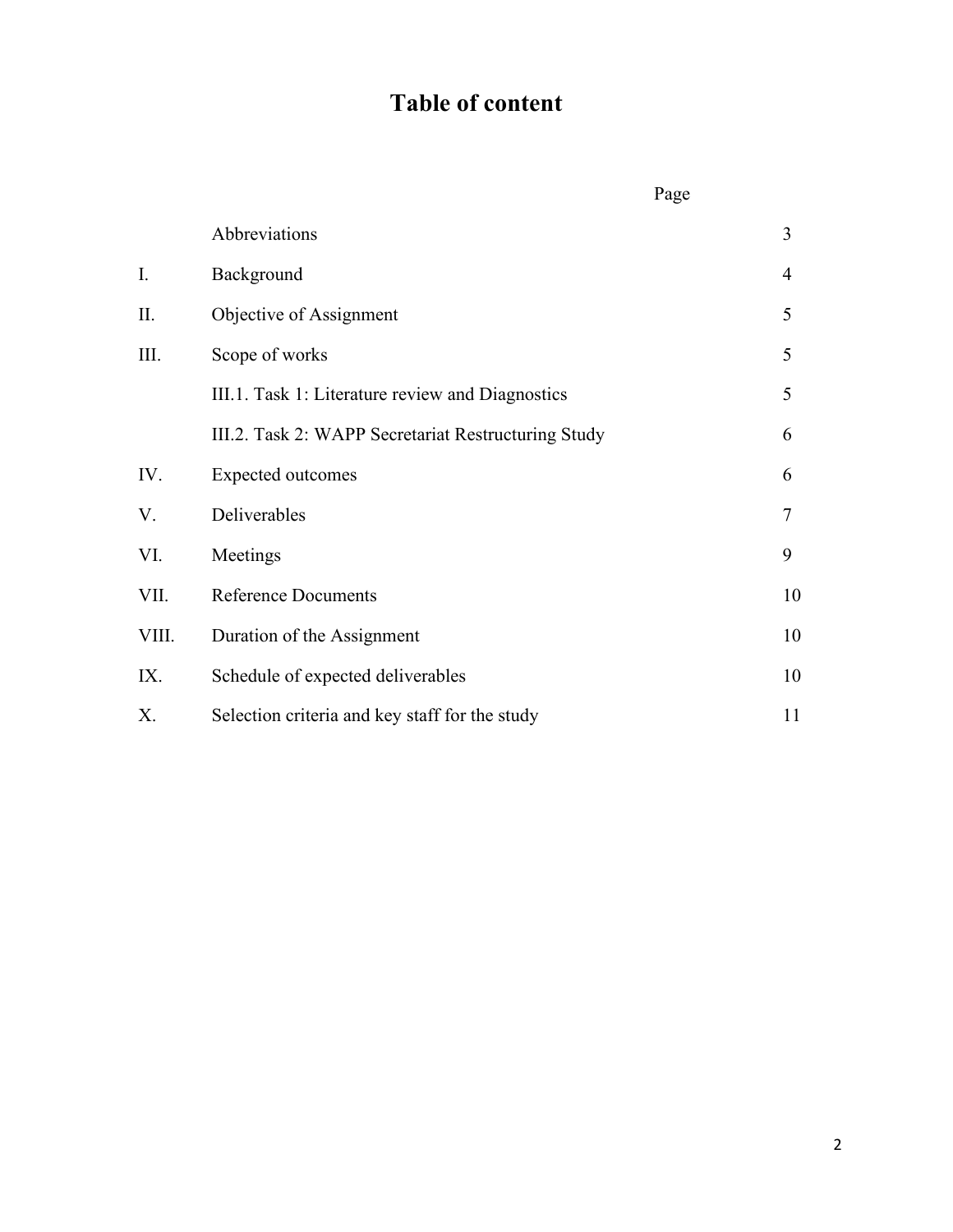# Abbreviations

| <b>CENACE</b> | Centro Nacional de Control de Energia                                     |  |
|---------------|---------------------------------------------------------------------------|--|
| <b>CLSG</b>   | Côte d'Ivoire - Liberia - Sierra Leone - Guinea                           |  |
| <b>ERERA</b>  | <b>ECOWAS Regional Electricity Regulatory Authority</b>                   |  |
| <b>ECOWAS</b> | Economic Community of West African States                                 |  |
| ICC           | Information and Coordination Centre of WAPP                               |  |
| <b>ISO</b>    | <b>Independent System Operators</b>                                       |  |
| <b>OMVG</b>   | Organisation de Mise en Valeur du Fleuve Gambie (Gambia River Development |  |
|               | Organization                                                              |  |
| PJM           | Pennsylvania-New Jersey-Maryland Interconnection LLC                      |  |
| <b>RMR</b>    | <b>Regional Market Rules</b>                                              |  |
| <b>RTO</b>    | Regional Transmission Operators (RTOs).                                   |  |
| <b>WAPP</b>   | <b>West African Power Pool</b>                                            |  |
| <b>SAPP</b>   | Southern African Power Pool                                               |  |
| <b>SMO</b>    | <b>System and Market Operator</b>                                         |  |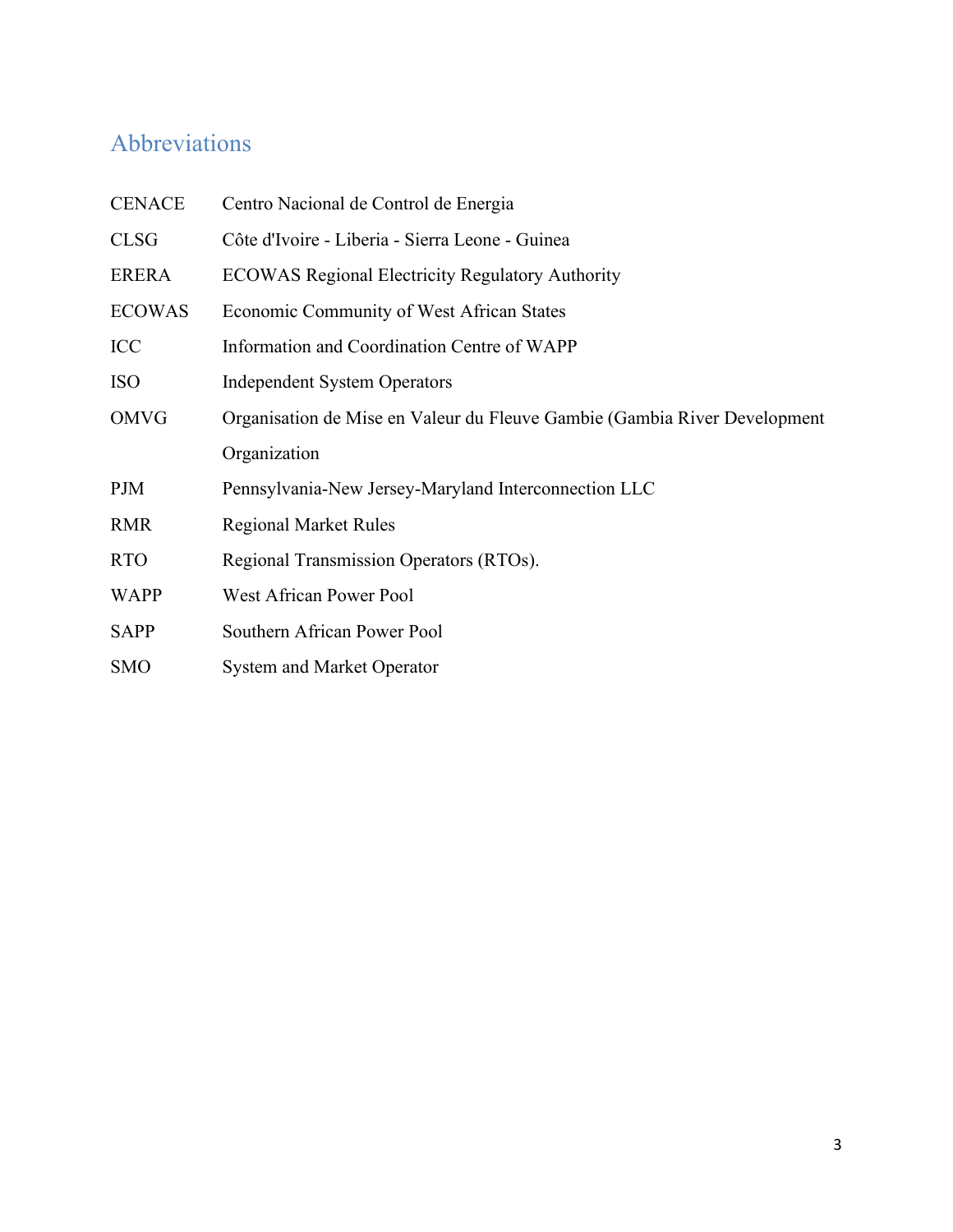#### **I. Background**

The West African Power Pool (WAPP) is a specialized institution of the Economic Community of West African States (ECOWAS) created in 1999 through Decision A/DEC.5/12/99 of the Authority of the ECOWAS Heads of State and Government and established in 2006 through Decisions A/DEC.18/01/06 and A/DEC.20/01/06 to integrate the national power systems into a unified regional electricity market with the expectation that, this cooperative mechanism, would over the medium to long term assure citizen within the ECOWAS region, with a stable and reliable electricity supply at competitive costs.

And by mandate, the WAPP promotes and develops infrastructure for power generation and transmission, as well as aims to assure the coordination of electric power exchanges between ECOWAS Member States. The legal framework for promoting regional cooperation in an integrated power system development and the facilitation of cross-border electricity trade is outlined in the ECOWAS Energy Protocol.

As much as the WAPP is a specialized institution of ECOWAS, it is important to note that WAPP is an association of private and public entities and currently comprises of 39 members including power generation, transmission and distribution utilities that are involved in the development and operation of the power system of the pool.

To fulfil its mandate of developing and implementing the unified regional electricity market in West Africa, WAPP in collaboration with the ECOWAS Regional Electricity Regulatory Authority (ERERA) developed the **"Regional Market Rules (RMR)**" to be used in governing commercial transactions related to cross border flows of electricity within the WAPP Interconnected Transmission System in compliance with approved **policies and procedures.** 

The Regional Market Rules prescribes a gradual implementation of the Market in three phases with well-defined condition precedents required to be fulfilled prior to the commencement of each Market Phase.

Market Phase I was launched on 29<sup>th</sup> June 2018 following fulfilment of the conditions precedent for starting the first phase of the market. Following the launch of Market Phase 1, the WAPP Secretariat has continued to implement key priority projects which are envisaged to be completed by 2022. These projects include among others the ICC Project (Construction and equipment of the ICC building), CLSG Interconnection Project and the OMVG Loop Interconnection Project. It is expected that the completion of these projects will lead to the commencement of Phase 2 (the competitive phase) of the ECOWAS Regional Electricity Market.

In addition to the key priority projects under implementation, the WAPP and ERERA have continued to develop the requisite market governance (technical and regulatory) documents and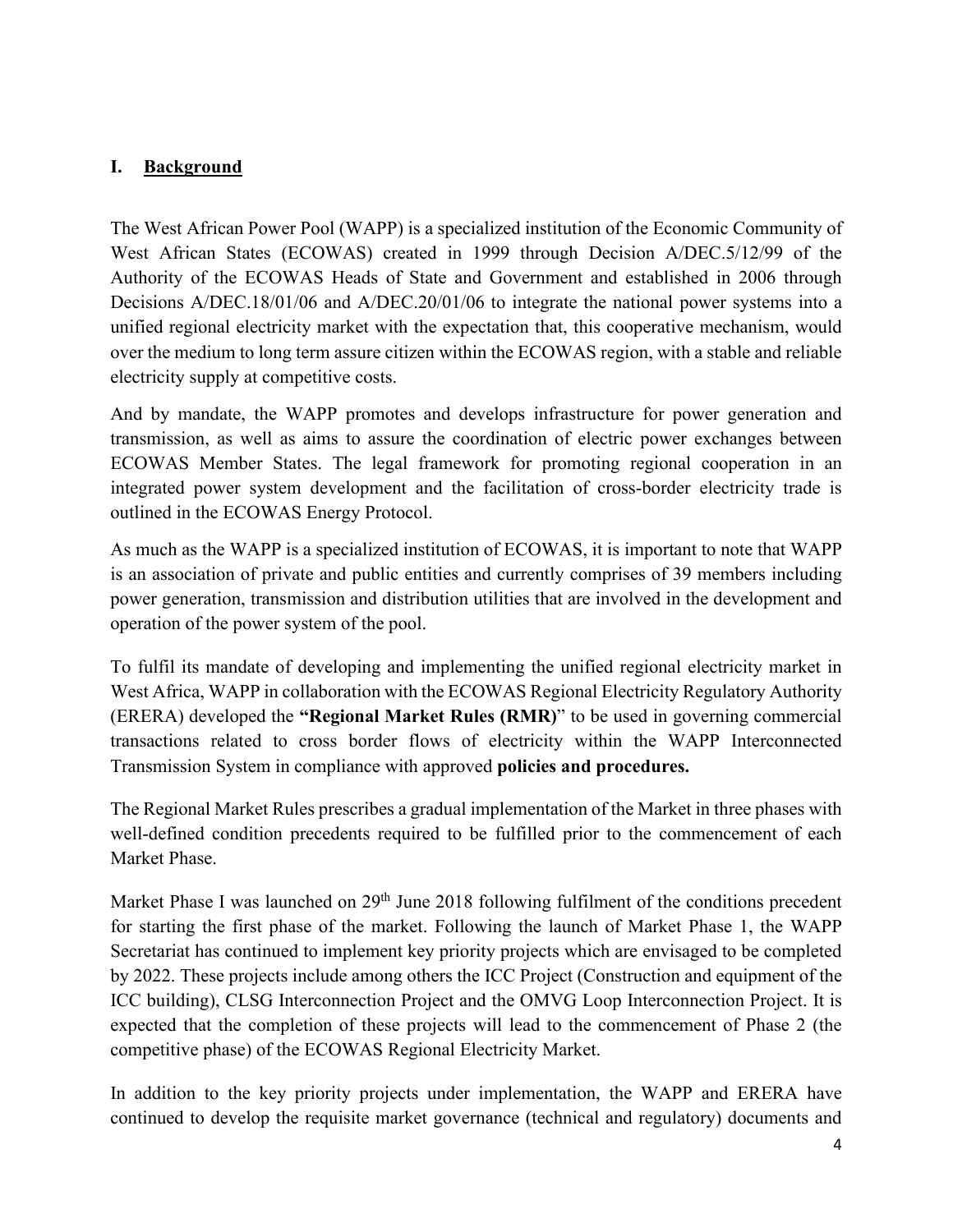have been putting in place necessary measures in accordance with the conditions precedent for the commencement of Market Phase 2 in order to launch this market phase.

Prior to the commencement of Market Phase 1, the WAPP General Assembly in accordance with Article 13.2b and as per a resolution of the WAPP Executive Board appointed the ICC to carry out the functions of the System and Market Operator (SMO). Similarly, one among other conditions precedents as per Article [1](#page-4-0)3.3 of the Regional Market Rules<sup>1</sup> for the commencement of Market Phase 2 is "The ICC has been confirmed by the General Assembly as the independent regional system and market operator (SMO) or new institution has been created and implemented to carry out these tasks".

As such, a restructuring of the WAPP Secretariat has become necessary and this is the reason why it was taken into account in the WAPP 2020-2023 Business Plan.

This restructuring of WAPP, which shall take into account Phase 2 of the market (i.e. the day ahead market) and also phase 3 of the market (i.e. the spot market), shall be undertaken following a study involving key stakeholders (WAPP, ERERA, ECOWAS Department of Energy, Member Utilities, etc.) in the West African electricity industry. In preparation towards commencement of Market Phase 2, the WAPP intends to engage the services of a consortium of consultants or consultants, referred to as the "Consultant" to carry out a study on restructuring of the WAPP Secretariat.

# **II. Objective of assignment**

The overall objective of the Terms of Reference (ToR) is to engage the services of a qualified and experienced firm of consultants, referred to as "Consultant" to carry out a study on alternatives/options for restructuring the WAPP Secretariat in pursuant to fulfilling the requirements of autonomy or independence for the System and Market Operator and allow the WAPP Secretariat to continue carrying out its mandate.

# **III. Scope of works**

# **Task 1: Literature review and Diagnostics**

The Consultant shall, among others, perform the following:

- a) Analyze the existing legal mandate that established the WAPP;
- b) Analyze the existing governance structure of WAPP and consider the need for restructuring to fulfil all the attributes of autonomy or independence for Independent System Operator (ISO)/System Market Operators (SMO) /Regional Transmission Operators (RTO) based on international best practice;

<span id="page-4-0"></span><sup>1</sup> https://erera.arrec.org/wp-content/uploads/2016/08/Resolution-No005-ERERA-15-Approval-of-the-Regional-Market-Rules-of-the-WAPP.pdf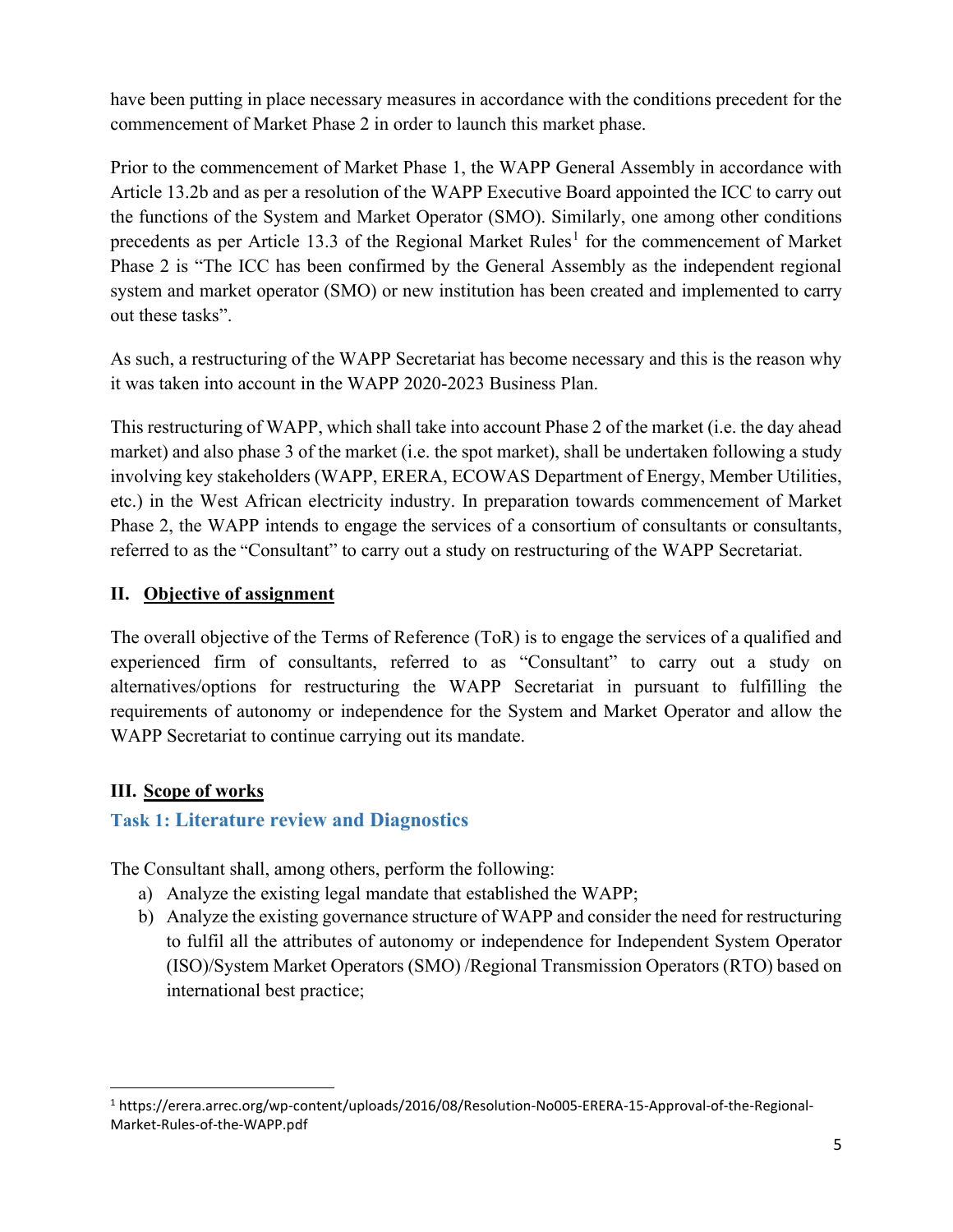- c) Review the West African electricity sector through exchanges with some of the main actors (Energy Department of the ECOWAS Commission, Regional Electricity Regulator, etc.) in relation to their functioning, governance and relations with the WAPP;
- d) Conduct a literature review on the governance and organizational structure of Independent System Operators (ISOs)/System Market Operators (SMOs) /Regional Transmission Operators (RTOs) such as, inter alia SAPP, CENACE, PJM;
- e) Perform a diagnosis of ISOs/RTOs/SMOs governance and organizational structure at each stage of their transformation into their current structure and lessons learned;
- f) Based on international best practice, provide in detail the pros and cons of each possible governance and organizational structure whilst considering the need and attributes of an Independent System Operator (ISO)/System Market Operators (SMO) /Regional Transmission Operators (RTO) in a competitive Regional Electricity Market.

# **Task 2: WAPP Secretariat Restructuring Study**

Based on the outcome of Task 1, the Consultant shall propose and document the restructuring options/alternatives to be considered by the WAPP Secretariat as part of efforts to create or operate an Independent System and Market Operator in fulfillment of Article 13.3 of the Regional Market Rules. Also, the Consultant should develop a Roadmap or an action plan for the implementation of the WAPP restructuring process, showing the time and cost aspects of all proposed activities. The Consultant shall, among others, perform the following:

- a) Recommend a long-term WAPP Secretariat restructuring proposal to fulfilling the requirements of autonomy or Independent System and Market Operator with sufficient justification;
- b) Recommend the short- and medium-term steps that must be undertaken to achieve this longterm restructure objective of the WAPP Secretariat within the framework of its mandate;
- c) Propose a new governance structure of the WAPP Secretariat to be adopted to achieve the autonomy or independence for the System and Market Operator;
- d) Propose the organizational chart of the new structure with a description of the different entities, their attributions and functioning;
- e) Review the mode of financing of the SMO and its financial viability;
- f) Propose a restructuring Roadmap/Action Plan of WAPP Secretariat. The roadmap should include measurable Key Performance Indicators (KPI)'s to be achieved at each stage of transition.

# **IV. Expected outcomes**

At the end of the study, the following outcomes are expected:

a) A recommendation for a long-term WAPP Secretariat restructuring proposal to fulfill the requirements of autonomy or independence of the System and Market Operator with sufficient justification;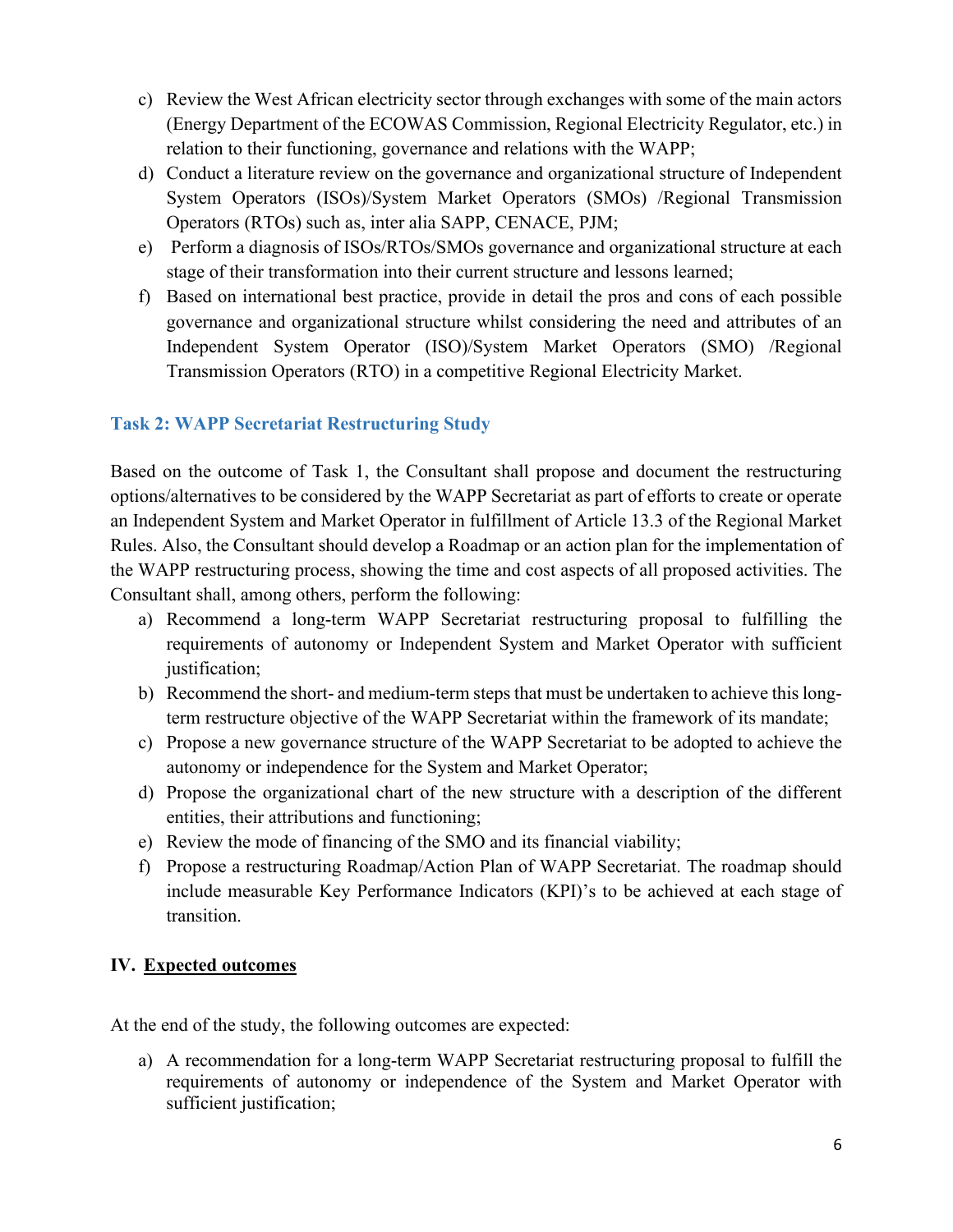- b) A recommendation for the short- and medium-term steps that must be undertaken to achieve this long-term restructuring objective of the WAPP Secretariat within the framework of its mandate;
- c) A Proposal of a new governance structure of the WAPP Secretariat to achieve the autonomy or independence for the System and Market Operator;
- d) A Proposal of organizational chart of the new structure with a description of the different entities, their attributions and functioning;
- e) A Review of the financing mode of the SMO and its financial viability;
- f) A Proposal of a restructuring Roadmap/Action Plan of WAPP Secretariat including measurable Key Performance Indicators (KPI)'s to be achieved at each stage of transition.

# **V. Deliverables**

For the review and validation of deliverables, an ad-hoc committee will be set up within the WAPP Secretariat. The Consultant shall submit the following deliverables:

- 1. The Consultant shall submit a draft "*Inception Report*" that shall contain, inter alia, the Work Plan and methodology and outline the documents collected, incorporating any changes from the *Kick-off Meeting*, an updated Work Schedule that takes also into consideration among others, the start date of the assignment. The number of copies of the draft version of the Inception Report to be submitted to the WAPP Secretariat by the Consultant shall be as follows:
- **Five (5) hard copies and one (1) electronic copy in English of draft Inception Report**
- **Five (5) hard copies and one (1) electronic copy in French of draft Inception Report**

Two weeks after the draft Inception Report is provided, and in advance of the validation meeting (video conference meeting), the WAPP Secretariat will send comments on the draft Inception Report to the Consultant. The Consultant shall address the comments and any comments made during the validation meeting of the Inception Report and provide the Secretariat with a revised version within one week of the meeting. The number of copies of the final version of the Inception Report to be submitted by the Consultant shall be as follows:

- **Five (5) hard copies and one (1) electronic copy in English of final Inception Report**
- **Five (5) hard copies and one (1) electronic copy in French of final Inception Report**
- 2. The Consultant shall submit a *draft Due-diligence Report* to the WAPP Secretariat. Throughout the literature review and the interviews, the due-diligence report will provide an overview of the current situation of the West African power sector. The report will address the organization of the West African power sector, that of the WAPP Secretariat, highlighting its strengths and weaknesses. The report will be delivered as follows:
- **Five (5) hard copies and one (1) electronic copy in English of draft Due-diligence Report**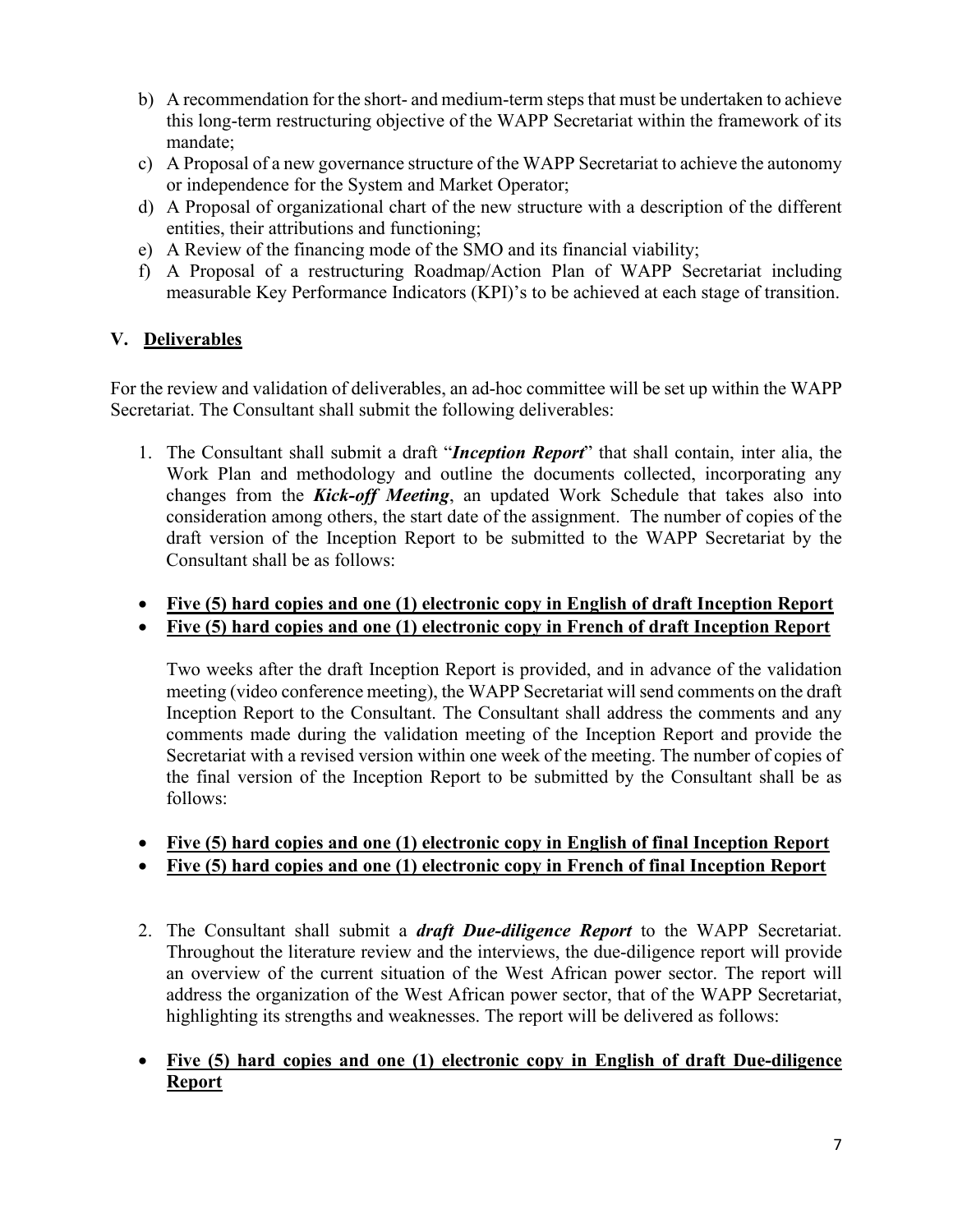## • **Five (5) hard copies and one (1) electronic copy in French of draft Due-diligence Report**

One week after the submission of the due-diligence report, the Consultant will receive from the WAPP Secretariat comments that should be addressed in the final due diligence report as follows:

- **Five (5) hard copies and one (1) electronic copy in English of Due-diligence Report**
- **Five (5) hard copies and one (1) electronic copy in French of Due-diligence Report**
- 3. The Consultant shall also submit a *draft Preliminary Restructuring Study (PRS) Report* to the WAPP Secretariat. The draft PRS Report shall contain, inter alia, a recall of the main conclusions of the due-diligence report, the strategy and options for the new proposed structure for the SMO based on the strategy, the description of the new structure and its governance structure. This report shall be delivered by the Consultant as follows:
- **Five (5) hard copies and one (1) electronic copy in English of the Preliminary Restructuring Study**
- **Five (5) hard copies and one (1) electronic copy in French of the Preliminary Restructuring Study**

Two weeks after the draft Preliminary Restructuring Study Report is provided, and in advance of the validation meeting, the WAPP Secretariat will send comments on draft Preliminary Restructuring Study Report to the Consultant. The Consultant shall address the comments and any comments made during the validation meeting (in-person meeting) of the draft Preliminary Restructuring Study Report and provide the WAPP Secretariat with a revised version including an Executive Summary within one week of the meeting. The final version of the Preliminary Restructuring Study Report will be submitted to the WAPP Executive Board. The number of copies of the final version of the Preliminary Study Report to be submitted by the Consultant shall be as follows:

- **Ten (10) hard copies and ten (10) electronic copies in English of Final PRS Report**
- **Ten (10) hard copies and ten (10) electronic copies in French of Final PRS Report.**
- 4. Two weeks after the comments of Executive Board on the Preliminary Restructuring Study Report, the Consultant shall submit the *draft Final Restructuring Study Report* to the WAPP Secretariat. In addition to the content of the preliminary report, the draft final report shall contain, inter alia, new organogram, description of the different entities, their attributions and functioning, staff placement, the review of the financing mode and the financial viability of the SMO. The number of copies is as follows:
- **Ten (10) hard copies and one (1) electronic copy in English of draft Final Restructuring Study Report**
- **Ten (10) hard copies and one (1) electronic copy in French of draft Final Restructuring Study Report**
- 5. Two weeks after the draft Final Restructuring Study Report was provided to the WAPP Secretariat, the Consultant shall also submit a *draft Restructuring Roadmap Report* for the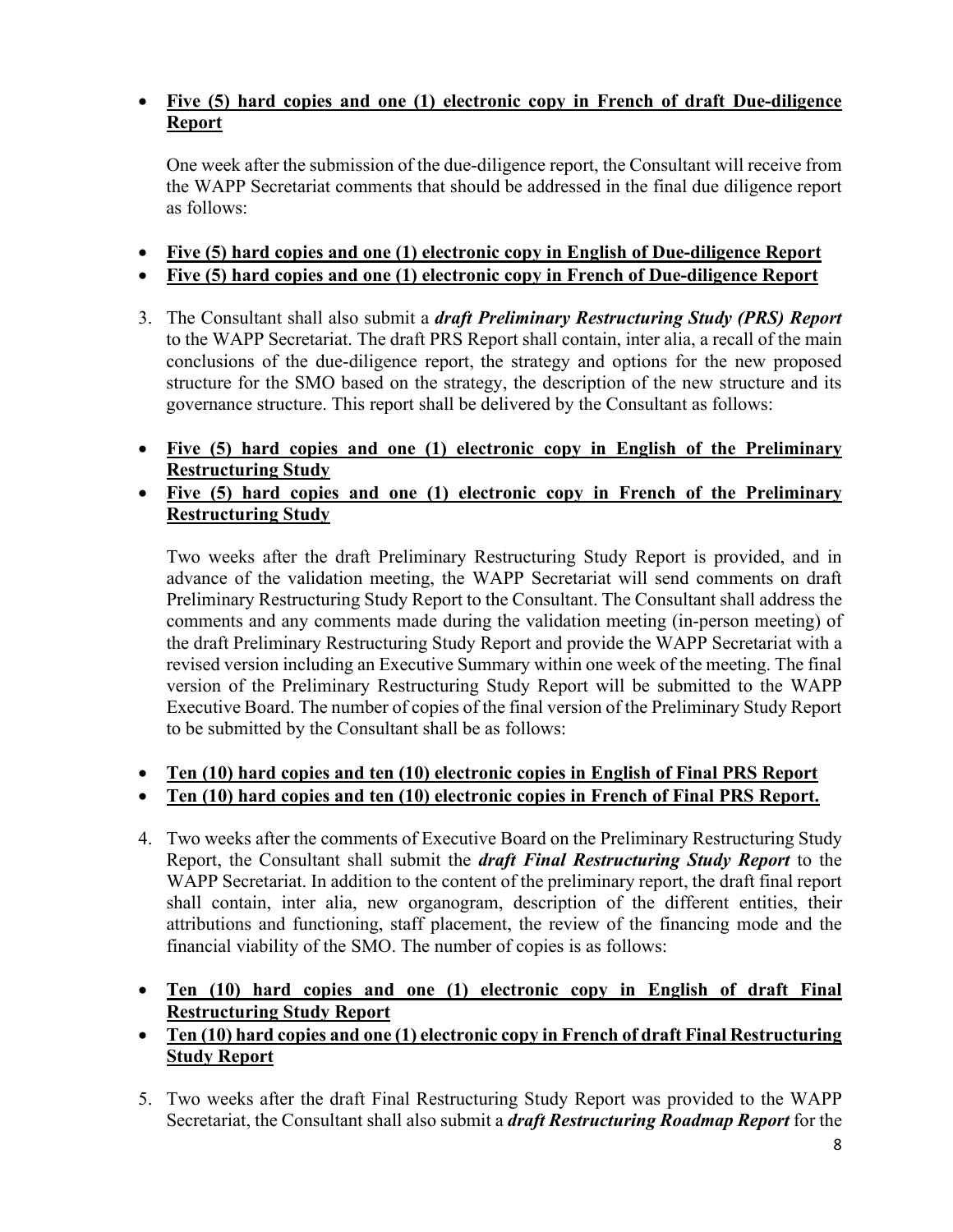realization of the WAPP Secretariat Restructuring. The Roadmap Report shall contain, inter alia, the restructuring plan and timeline, implementation strategy, the proposed structure based on the strategy, phasing from old structure to new structure etc. This draft Roadmap Report shall be delivered by the Consultant as follows:

- **Ten (10) hard copies and one (1) electronic copy in English of the draft Roadmap Report**
- **Ten (10) hard copies and one (1) electronic copy in French of the draft Roadmap Report**
- 6. Following the submission of the Draft Final Restructuring Study Report and the draft Restructuring Roadmap, a final validation meeting (in-person meeting) shall be organized with the Ad-hoc Committee to review the draft final Report on the Restructuring Study and the draft Roadmap.

Two weeks after the meeting and after addressing all comments, an Executive Summary of the Restructuring Study Report and the Roadmap will be prepared by the Consultant and submitted to the WAPP Executive Board.

The Consultant shall address the comments of the Executive Board and provide the WAPP Secretariat with a revised version within one week of the meeting. The number of copies of the final version of the Restructuring Study Report and final Roadmap Report to be submitted by the Consultant shall be as follows:

- **Ten (10) hard copies and ten (10) electronic copies in English of Final Restructuring Study Report and Final Roadmap Report**
- **Ten (10) hard copies and ten (10) electronic copies in French of Final Restructuring Study Report and Final Roadmap Report**
- 7. The last but not the least, the Consultant shall present an assignment completion report to the WAPP Secretariat. The number of copies of the assignment Completion Report to be submitted by the Consultant shall be as follows:
- **One (1) electronic copy in English**
- **One (1) electronic copy in French**

# **VI. Meetings**

The Consultant shall be required to participate in the following meetings:

- **Kick-off Meeting (2 meeting days via Video Conference (VC));**
- **Inception Report Approval Meeting (2 meeting days via VC);**
- **Preliminary Restructuring Study Report Approval Meeting (3 meeting days);**
- **\* Executive Summary of Preliminary Restructuring Report to be submitted to the Executive Board;**
- **Draft Final Restructuring Study Report and draft Road map report Approval Meeting (3 meeting days).**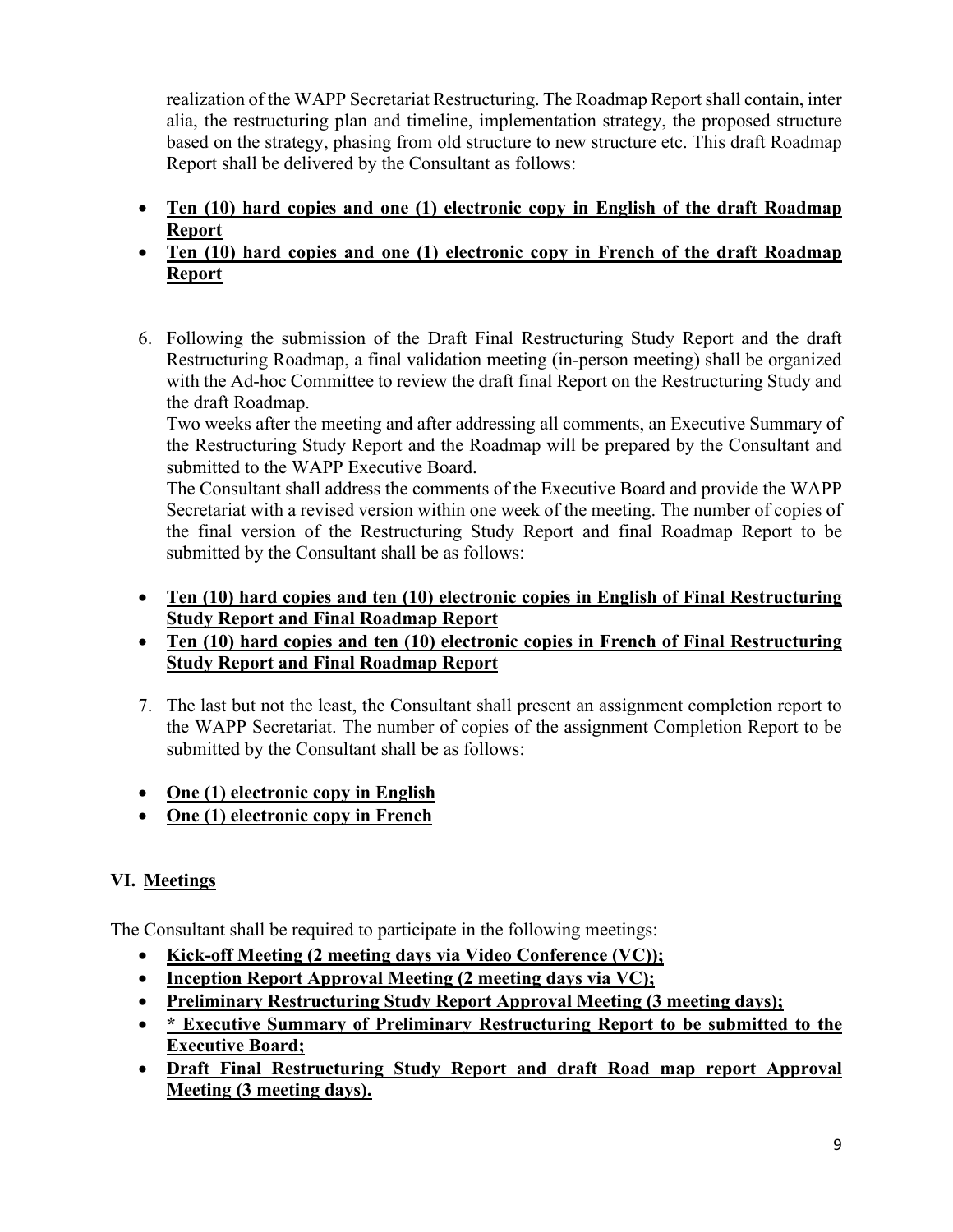### • **\*Executive Summaries of Draft Final Restructuring Study Report and Roadmap Report to be submitted to the Executive Board.**

The Consultant shall consider that the approval/validation meeting of the Preliminary report, the Restructuring Study Report and the Restructuring Roadmap will be in-person meetings that shall be held in any of the WAPP member countries. The proposal of the Consultant shall include the costs of participation of its experts.

The Consultant shall take part in biweekly meetings which will be organized with the WAPP partners to discuss the activities undertaken and its planning for the upcoming month. Whenever deemed necessary, resource persons may take part in the meetings. The Consultant shall organize presentations, in collaboration with the WAPP Secretariat, and take part in the meetings, including all those described above. For all of the meetings, the WAPP Secretariat shall be responsible for setting the date of the meeting and coordinating the participation of the stakeholders.

### **VII. Reference Documents**

In carrying out the above tasks, the Consultant may make reference to the following existing documents:

- WAPP Articles of Agreement
- Regional Market rules and procedures
- Governance Documents (Executive Board Resolutions, General Assembly Decisions, etc.)
- Ecowas Energy Protocol
- Any other relevant document pertaining to the assignment

# **VIII. Duration of the assignment**

The work under this assignment is anticipated to be undertaken within **28 weeks**. The deadline for the submission of the expected deliverables starts from the time of signing of the contract as shown in the schedule in Table 1 below.

# **IX. Schedule of Expected Deliverables**

The contract price is a fixed output-based price regardless of extension of the herein specified duration. The Financial Proposal will include all fees and costs associated with the execution of the contract, including professional fees, travel, meetings organization and all other expenses that will be incurred during the execution of the work.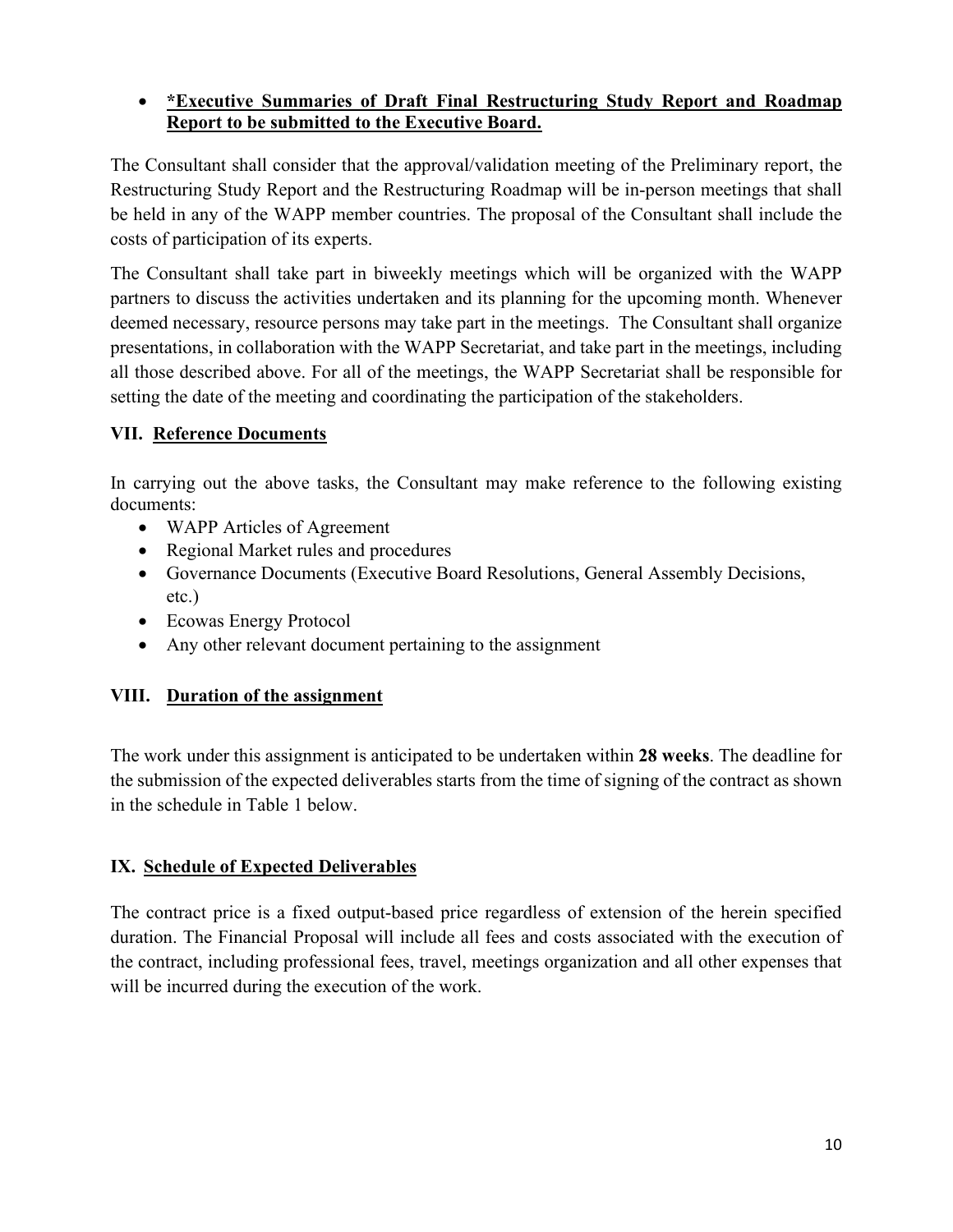|                 | <b>LIST OF ACTIVITIES</b>                                                                                                                           | <b>EXPECTED</b><br><b>COMPLETION</b><br><b>DATE</b> |
|-----------------|-----------------------------------------------------------------------------------------------------------------------------------------------------|-----------------------------------------------------|
| $\mathbf{1}$    | <b>Signature and implementation of the Contract</b>                                                                                                 |                                                     |
| $\overline{2}$  | Kick-off Meeting $(2 \text{ meeting day via Video Conference } (VC))$ with<br><b>Review Committee</b>                                               | W <sub>0</sub>                                      |
| $\mathbf{3}$    | <b>Submission of draft Inception Report</b>                                                                                                         | $W0 + 2$ weeks                                      |
| $\overline{4}$  | Approval meeting of Inception Report (VC) with Review Committee                                                                                     | $W0 + 4$ weeks                                      |
| 5               | <b>Submission of the final Inception Report</b>                                                                                                     | $W0 + 5$ weeks                                      |
| 6               | Submission of draft Due-diligence Report                                                                                                            | $W0 + 7$ weeks                                      |
| $7\phantom{.0}$ | <b>Submission of final Due-diligence Report</b>                                                                                                     | $W0 + 9$ weeks                                      |
| 8               | Submission of draft Preliminary Restructuring Study Report                                                                                          | $W0 + 15$ weeks                                     |
| 9               | <b>Approval meeting of draft Preliminary Restructuring Study Report</b><br>with Review Committee (3 days in-person meeting)                         | $W0 + 17$ weeks                                     |
| 10              | ** Submission of Preliminary Restructuring Study report to the<br><b>Executive Board for Approval</b>                                               | $W0 + 18$ weeks                                     |
| 11              | <b>Submission of the draft final Restructuring Study Report</b>                                                                                     | $W0 + 20$ weeks                                     |
| 12              | Submission of draft Roadmap Report                                                                                                                  | $W0 + 22$ weeks                                     |
| 13              | Approval meeting of draft final Restructuring Study Report and<br>draft Road map report with Review Committee (3 days in-person<br><i>meeting</i> ) | $W0 + 24$ weeks                                     |
| 14              | **Submission of Executive Summaries on Restructuring Study and<br>Roadmap to the Executive Board for Approval                                       | $W0 + 26$ weeks                                     |
| 15              | <b>Submission of the final Restructuring Study Report and final</b><br>Roadmap Report with comments incorporated received                           | $W0 + 27$ weeks                                     |
| 16              | Submission of Completion Report                                                                                                                     | $W0 + 28$ weeks                                     |

Table 1: Proposed indicative schedules and expected submission periods are as follows:

\* The Consultant need not be present during the submission of the documents to the WAPP Executive Board.

\*\* The actual dates for the submission of the documents to the WAPP Executive Board are indicative and subject to the meeting calendar of the Board.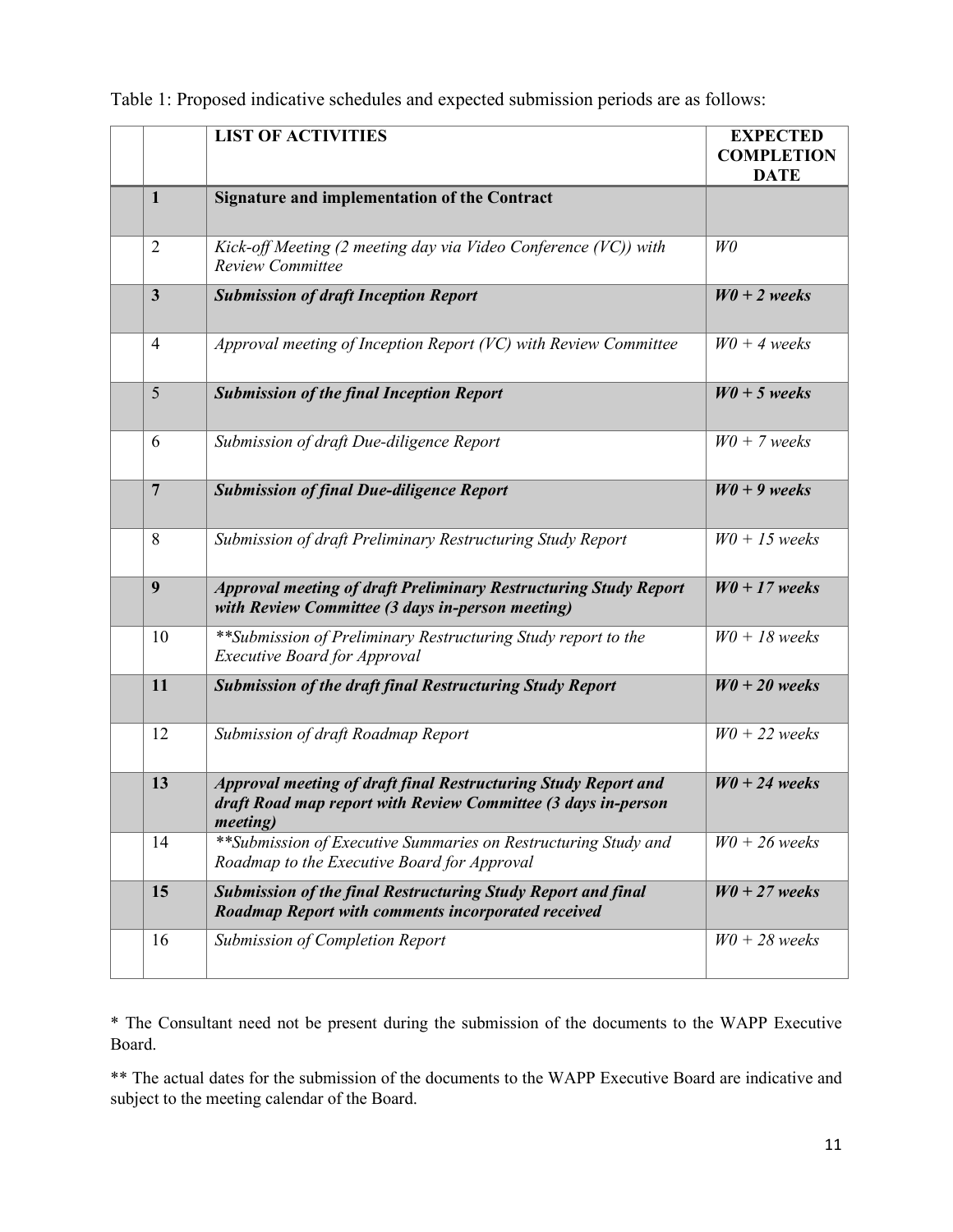## **X. Selection Criteria and Key Staff for Study**

The Consulting Firm or Consortium of Firms for this assignment will be selected following an international tendering process to be launched by the WAPP Secretariat according to the qualitycost method of the WAPP procurement code.

The firm or consortium of firms must have experience in similar restructuring studies and have Key Experts meeting the criteria mentioned in the list of key staff below. The firm or consortium of firms must be able to clearly demonstrate a proven capacity in the restructuring of international organizations.

Please note that the WAPP Secretariat reserves the right to check the genuineness of any information provided by the Consultants and that a single erroneous information will automatically lead to the rejection and cancellation of the file of the firm and its prohibition from participating at any subsequent bid to be organized by the WAPP Secretariat.

The minimum qualifications and experience required for key staff are as follows:

#### **KS-1 / Expert in organizational transformation**:

He will be the team leader of the team of experts for the study.

#### **General Experience**

- *Having at least a Master's degree in organizational management or equivalent;*
- *15 years of experience in the study of organizational change or the organizational transformation of companies.*

#### **Suitability for the assignment (specific experience)**

- *Having executed 3 similar contracts in the reorganization or organizational transformation of multinational companies or international organizations;*
- *Having carried out 1 organizational transformation mission in the power sector would be an added advantage.*

#### **Experience of the region and the language**

- *Experience in sub-Saharan Africa will be an advantage;*
- *Fluency in French or English, written and spoken;*
- *Having a working knowledge of the other language.*

#### **KS-2/ Expert in electricity markets and operation of electricity networks**

#### **General Experience**

- *Having at least a Master's degree in electricity or equivalent;*
- *Having a Master's degree in economics, management or equivalent would be an advantage;*